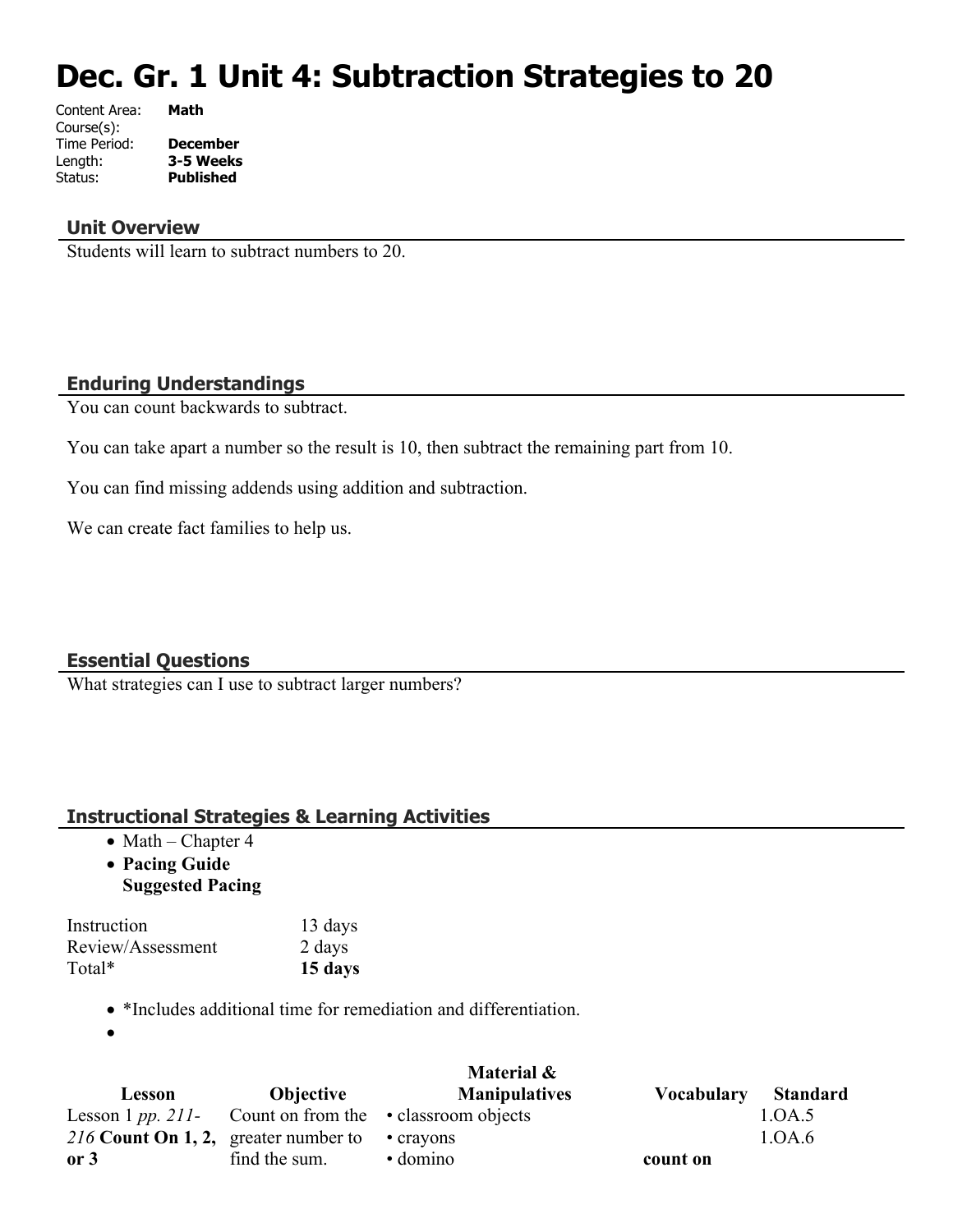|                                                                                           |                                                                                     | • connecting cubes<br>· index cards                                                                              |                                                             | <b>Major</b><br><b>Cluster</b>                |
|-------------------------------------------------------------------------------------------|-------------------------------------------------------------------------------------|------------------------------------------------------------------------------------------------------------------|-------------------------------------------------------------|-----------------------------------------------|
|                                                                                           |                                                                                     |                                                                                                                  |                                                             | MP 1, 2, 4,<br>8<br>1.0A.5<br>1.0A.6          |
|                                                                                           |                                                                                     | • number cube<br>• cups                                                                                          |                                                             | <b>Major</b><br><b>Cluster</b>                |
| Lesson 2 pp. 217-<br><b>Pennies</b>                                                       | on.                                                                                 | • connecting cubes<br>222 Count On UsingUse pennies to count• manipulative pennies<br>$\cdot$ number cards (0-9) |                                                             | MP 1, 2, 3,<br>4, 5<br>1.0A.5<br>1.0A.6       |
| Lesson $3 pp. 223$ -                                                                      |                                                                                     | • masking tape<br>$\cdot$ number cards (0-12)                                                                    |                                                             | <b>Major</b><br><b>Cluster</b>                |
| 228 Use a Number<br><b>Line to Add</b>                                                    | Use a number line to $\cdot$ connecting cubes<br>help find the sum.                 | • number lines                                                                                                   | number line                                                 | MP 1, 2, 3,<br>5, 8<br>1.0A.6                 |
|                                                                                           |                                                                                     | • connecting cubes                                                                                               |                                                             | <b>Major</b><br><b>Cluster</b>                |
| Lesson 4 pp. 229-<br>234 Use Doubles to<br>Add                                            | Use the doubles to<br>find the sum.                                                 | • write-on/wipe-off boards<br>add strategy to help • manipulative pennies<br>• two-color counters                | addends<br>doubles                                          | MP $1, 2, 6,$<br>7, 8<br>1.0A.6               |
| Lesson 5 $pp. 235$ -<br>240 Use Near<br><b>Doubles to Add</b><br><b>Check My Progress</b> | Use the near doubles<br>to add strategy to • connecting cubes<br>help find the sum. | • two-color counters                                                                                             | doubles<br>doubles minus<br>1<br>doubles plus $14, 5, 6, 7$ | <b>Major</b><br><b>Cluster</b><br>MP 1, 2, 3, |
|                                                                                           |                                                                                     |                                                                                                                  |                                                             | 1.0A.1                                        |
| Lesson 6 pp. 243-<br>248 Problem-                                                         |                                                                                     |                                                                                                                  |                                                             | <b>Major</b><br><b>Cluster</b>                |
| <b>Solving Strategy:</b><br><b>Act It Out</b>                                             | Act it out to solve<br>problems.                                                    | • connecting cubes                                                                                               |                                                             | MP 1, 3, 4,<br>6<br>1.0A.6                    |
|                                                                                           | Use counters and a                                                                  |                                                                                                                  |                                                             | <b>Major</b><br><b>Cluster</b>                |
| Lesson $7$ pp. 249-<br>254 Make 10 to Add 10.                                             | ten-frame to make<br>sums greater than                                              | • Work Mat 2<br>• two-color counters<br>• crayons                                                                |                                                             | MP 1, 3, 4,<br>5, 6, 8                        |
| Lesson 8 $pp. 255$ -<br>260 Add in Any<br>Order                                           | Identify related<br>addition facts.                                                 | • timer<br>• Work Mat 2<br>• two-color counters                                                                  |                                                             | 1.0A.1<br>1.0A.3<br><b>Major</b>              |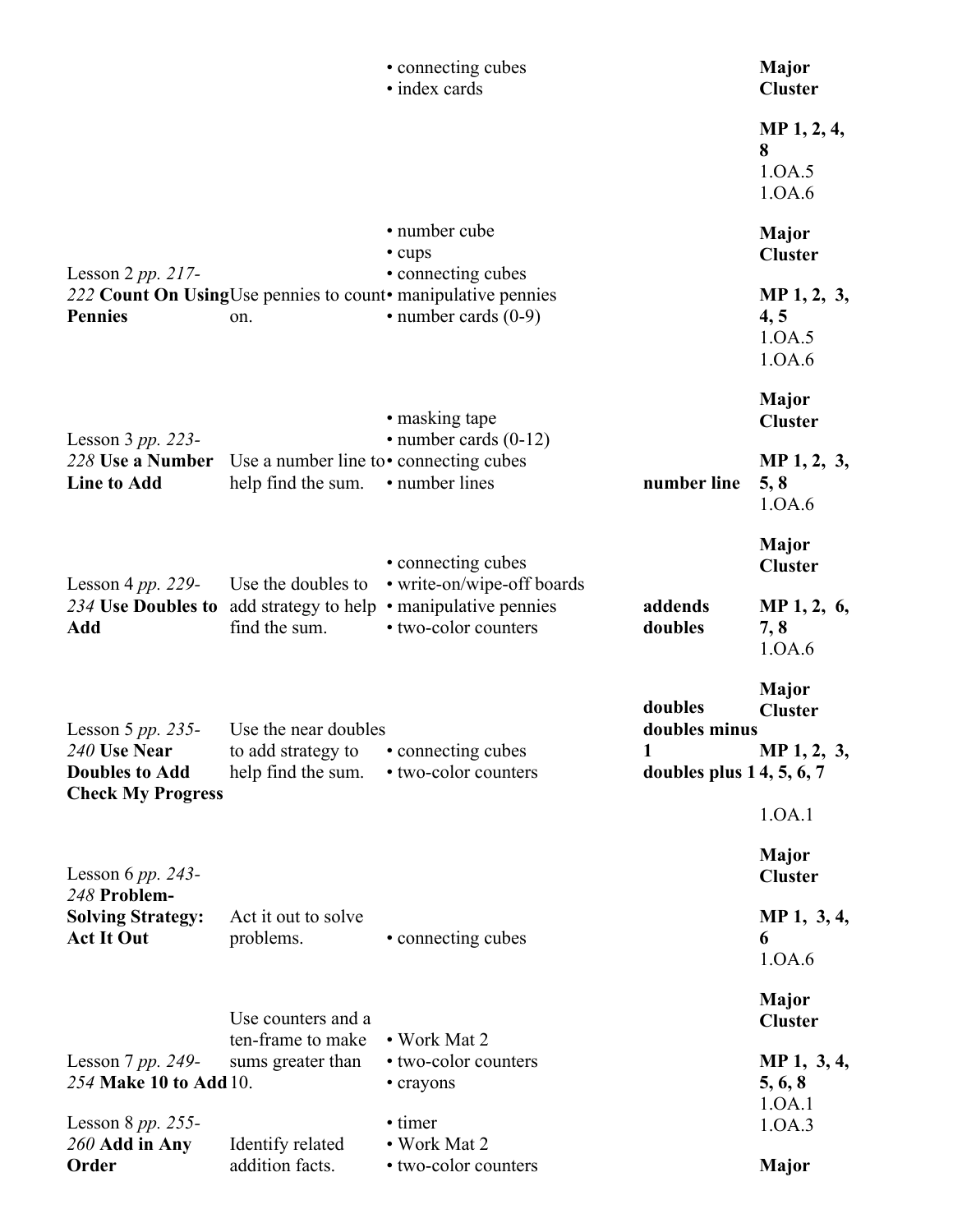|                                                                                         | • crayons                                                             | <b>Cluster</b>                          |
|-----------------------------------------------------------------------------------------|-----------------------------------------------------------------------|-----------------------------------------|
|                                                                                         | • dominoes<br>• write-on/wipe-off boards                              | MP 1, 3, 4,<br>6, 8<br>1.0A.2<br>1.0A.3 |
|                                                                                         | Add three numbers • Work Mat 2<br>by looking for • two-color counters | Major<br><b>Cluster</b>                 |
| Lesson 9 pp. 261-266 doubles or making a $\cdot$ number cards<br>Add Three Numbers ten. | • connecting cubes                                                    | MP 1, 2, 3,<br>5, 6, 7                  |
| <b>Fluency Practice</b><br><b>My Review and Reflect</b>                                 |                                                                       |                                         |
| • Chapter 3: Targeted Strategic Intervention                                            |                                                                       |                                         |

- $\bullet$   $\overline{\phantom{a}}$
- **Differentiated Instruction**
- **What's the Math in This Chapter?**
- **Reading Connections**

## **Integration of Career Readiness, Life Literacies and Key Skills**

Students will establish and follow rules, routines, and responsibilities throughout the year.

| <b>TECH.9.4.2.CT</b> | Critical Thinking and Problem-solving                                                                                  |
|----------------------|------------------------------------------------------------------------------------------------------------------------|
|                      | Critical thinkers must first identify a problem then develop a plan to address it to<br>effectively solve the problem. |
| TECH.9.4.2.Cl.1      | Demonstrate openness to new ideas and perspectives (e.g., 1.1.2.CR1a, 2.1.2.EH.1,<br>6.1.2. Civics CM. 2).             |
|                      | Brainstorming can create new, innovative ideas.                                                                        |
| TECH.9.4.2.CI.2      | Demonstrate originality and inventiveness in work (e.g., 1.3A.2CR1a).                                                  |
| WRK.9.2.2.CAP.1      | Make a list of different types of jobs and describe the skills associated with each job.                               |
|                      | Different types of jobs require different knowledge and skills.                                                        |
| TECH.9.4.2.CT.3      | Use a variety of types of thinking to solve problems (e.g., inductive, deductive).                                     |

# **Technology and Design Integration**

Students will interact with the textbook/workbooks on the Smartboard throughout My Math Lessons.

Students will engage in lessons on Dreambox, an interactive Math program that allows progress at a students own pace through the Standards in Math for Grade 1.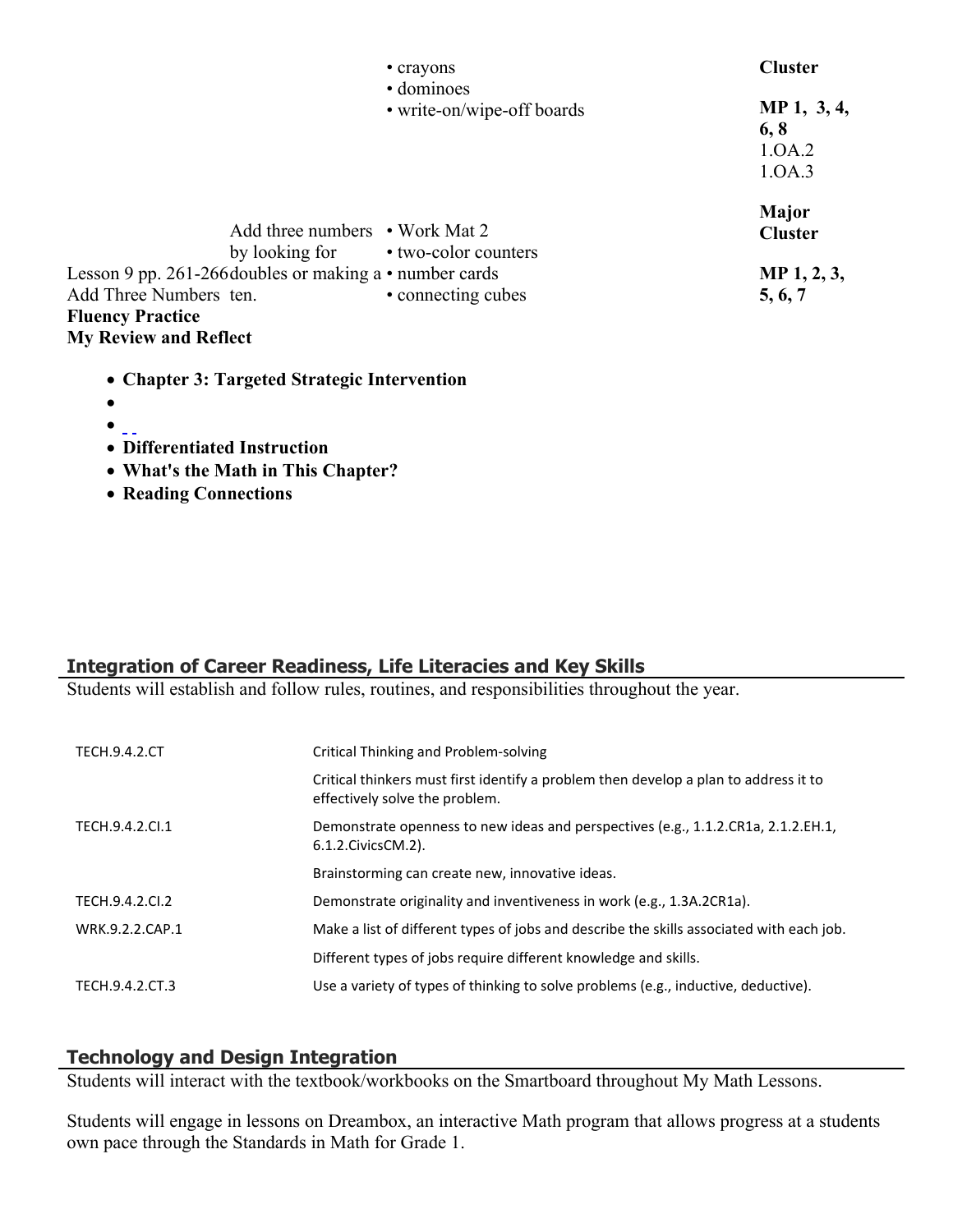#### **Interdisciplinary Connections**

Students will use leveled books to reinforce and extend problem-solving skills and strategies.

| LA.RI.1.1 | Ask and answer questions about key details in a text.                                                                                                |
|-----------|------------------------------------------------------------------------------------------------------------------------------------------------------|
| LA.RI.1.7 | Use the illustrations and details in a text to describe its key ideas.                                                                               |
| LA.SL.1.1 | Participate in collaborative conversations with diverse partners about grade 1 topics and<br>texts with peers and adults in small and larger groups. |

#### **Differentiation**

Each My Math unit throughout the series offers "approaching level", "on level" and "Beyond level" differentiated instructional hands-on choices, as well as ELL differentiated support. Please refer to the teacher edition for the activities.

#### **Modifications & Accommodations**

IEP and 504 accommodations will be followed.

#### **Formative Assessments**

Teacher observation

Student conferences

**Discussion** 

**Activities** 

games

homework

#### **Benchmark Assessments**